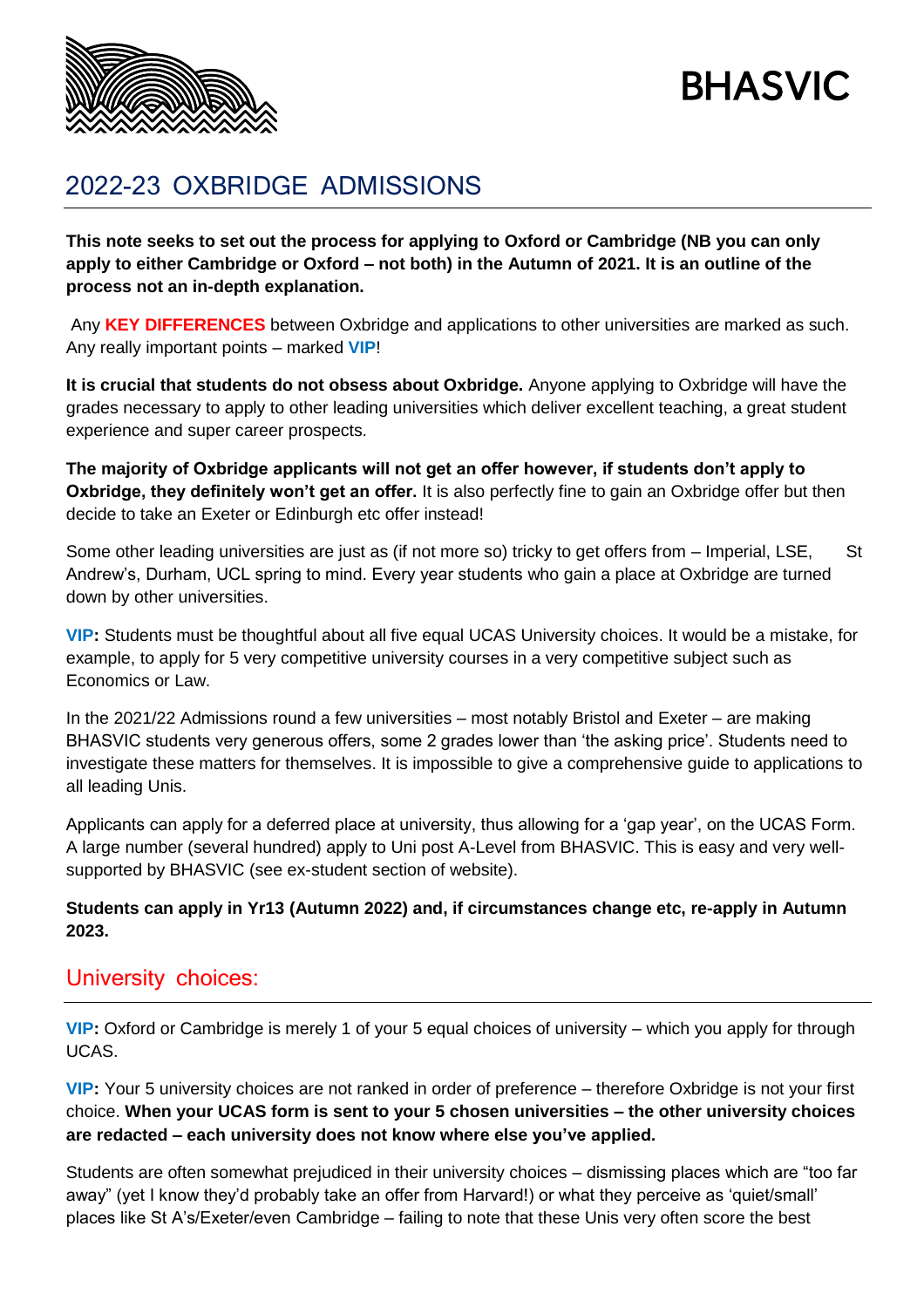'student satisfaction' scores. It is important to remember that students make the university social life – not the place!

Applicants for Medicine may select 4 Medicine courses and 1 non-medicine course.

#### **KEY DIFFERENCE:** UCAS expects applications to all universities to be made by 15<sup>th</sup> January 2022 but applications to Oxford or Cambridge, to Medicine and Music Conservatories must reach the relevant institution by **15th October 2021**

**VIP:** Please be aware that processing some 1200 UCAS applications is a huge task for BHASVIC staff. Therefore, although UCAS deadlines may be 15<sup>th</sup> October and 15<sup>th</sup> January (as above), BHASVIC must set much earlier internal deadlines for submission of Applications – these dates will be provided later, next term, and must be adhered to.

# Widening Participation:

**BHASVIC has an excellent record of securing Oxbridge and other higher tier university offers for Widening Participation students. It is important that students put this on the UCAS form – it will also be stated in the Reference.**

Your UCAS form allows you to indicate whether you are a Widening Participation student. Oxbridge will pursue this matter further refining the broad WP data in a more targeted way. Students should establish whether they are WP or not in Yr12 – if in doubt message Lynne Trower: *l.trower@bhasvic.ac.uk* 

#### Course choices:

#### **The single most important thing for students to do over the next few months is to settle on the course to be studied. NB not just at Oxbridge but at all 5 university choices.**

At Oxbridge it is vital to explore the full range of courses available. It is simply true to say that it is 'easier' to gain an offer for some subjects rather than others – because fewer people apply for a particular course. I urge students to look at courses which deliver a brilliant degree which suits them – but has a 'different label' – such as Cambridge's Education or Oxford's Materials Science.

**VIP:** Do not apply for a course at any university if you lack the required GCSE profile or A Level subjects. UCL, for example, usually demands a Modern Language GCSE for Humanities courses; some Psychology courses require GCSE Grade 6+ – check GCSE and A Level requirements very thoroughly. Likewise, be aware of the expectation for Mathematics (Double?) for some courses at Oxbridge, Warwick, Imperial etc.

# OXBRIDGE College choice:

**KEY DIFFERENCE:** Oxbridge Colleges**.** College choice used, perhaps, to be a factor in an applicant's chances of success. It is not anymore. Students and parents/guardians can obsess over College choice – this is unnecessary and unwise. Over 25% of successful Oxbridge applicants gain an offer from a College they did not apply to. I will guide and support applicants in their College choice at the appropriate stage of the process.

**VIP**: If there is one area above all where I wish students would stop stressing, wasting time and energy, College choice is it!

Durham University also uses a College system BUT frankly there is very little point in becoming fixated on a particular college – as Durham just shoves students around without consultation. NB far too many applicants put down University College – if you want 'old and central' you may do better to apply to another College on the 'cathedral island'.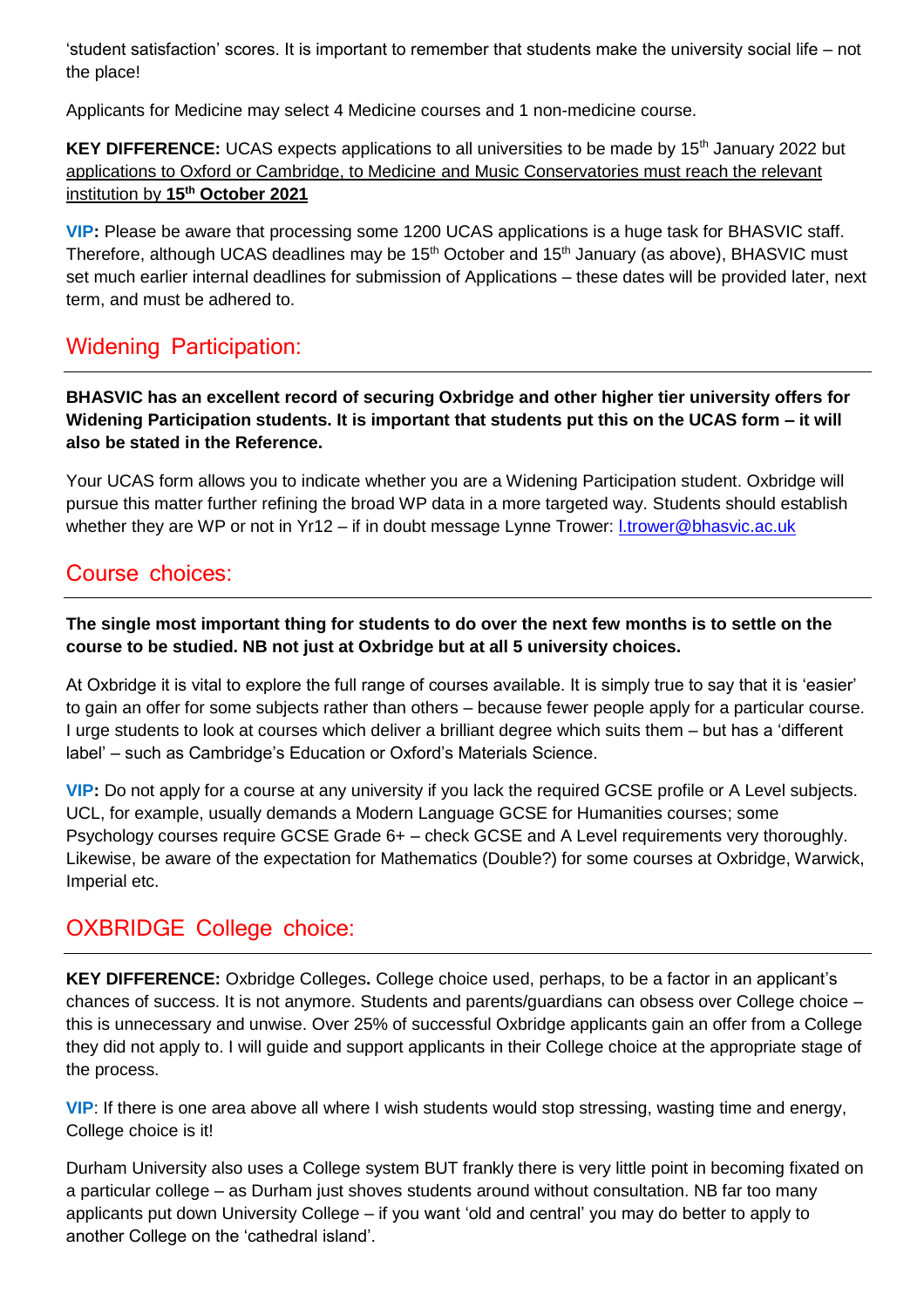# UCAS Personal Statement:

**VIP:** You write 1 Personal Statement for your UCAS Form which goes to ALL 5 Universities; therefore it is very, very difficult to apply for very different subjects at different universities.

**KEY DIFFERENCE:** Wrongly – applicants obsess over a Personal Statement for Oxbridge. The PSt may actually matter less for Oxbridge than for other universities – as Oxbridge is going to gather more detail about you – whereas say Bristol only has your UCAS form. Indeed, perhaps the extra focus given to an Oxbridge Personal Statement enhances an applicants' chances at other universities.

But remember Oxbridge will have the opportunity to interview you over your PSt! Most Humanities applicants are asked something about what they've written, whilst the majority of scientists are probably not. A few universities are quite picky over PSts – see LSE guidance by way of example

If a student is in an Oxbridge Tutor Group – ex-BHASVIC students at leading universities will help applicants with the writing of the Personal Statement and also advise on possible College choice, Test preparation and Interview thinking.

**KEY DIFFERENCE:** Cambridge has a separate Cambridge Form which is sent to you once you've applied  $-$  and needs returning by 22<sup>nd</sup> October – called the SAQ. This allows the writing of a short separate PSt tailored to the specifics of a Cambridge course.

There is no requirement to have a slate of exciting extra-curricular activities or work experience for an Oxbridge application (medicine/vet med is an exception here). This is a common myth about Oxbridge and is entirely wrong.

**VIP:** Oxbridge expect 'super-curricular' engagement – by which the two universities mean what has an applicant studied/read/thought about etc 'beyond' or outside the A Level syllabus. And there is no 'right' or 'wrong;' stuff here – whatever intellectually interests and excites an applicant.

#### Exam results/Education:

**Your UCAS form contains full details of your GCSE results. These are judged by universities in the context of your cohort at the school you attended. NB you are not discriminated against if you attended an excellent public school.**

Your A Level predicted grades do not need to be a complete slate of A\*s. Ideally, they should be broadly in line with the likely grade requirement in any offer. It is important to secure excellent predicted grades in key subjects however – perhaps especially for some Science/Maths-based degrees. ABB, for example, would be problematic for an Oxbridge application (unless there were excellent, unique reasons) whereas AAA is absolutely fine for Humanities degrees. It is important to remember that there is no point in securing offers from universities which demand grades you will not achieve.

#### References:

Your UCAS Form contains one Reference which goes to all 5 university choices. This Reference is overseen by your Tutor and Guidance Manager and your subject teachers will write a paragraph per subject and give you a predicted grade.

#### Extenuating Circumstances:

**We believe very strongly that a student's academic track record must be judged in the wider context of their lives – so it is imperative that Universities are made aware of very significant, unique, challenges a few students have faced.** These might be, for example, a very disrupted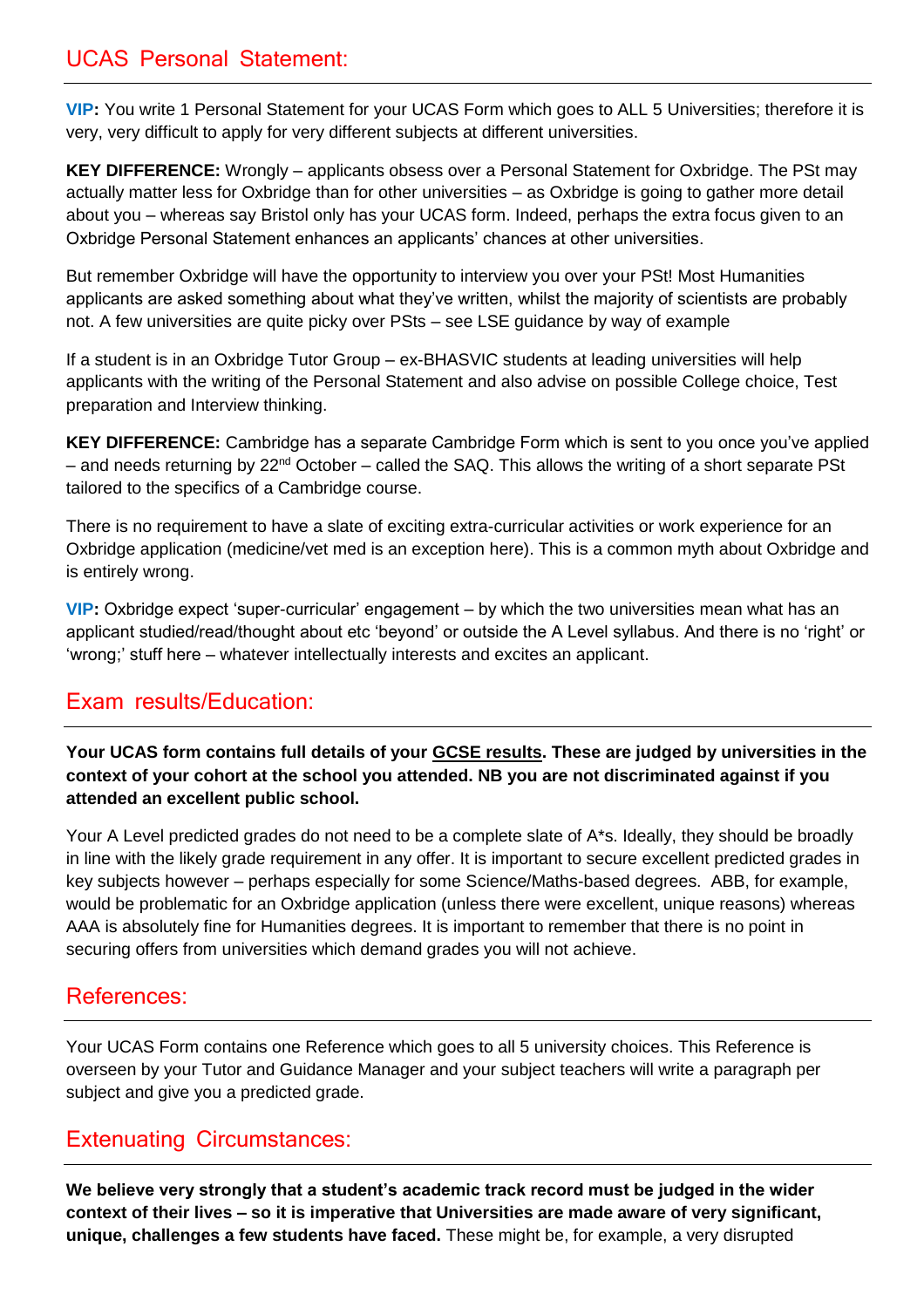education (not covid related), serious health issues, caring responsibilities etc. I tend to outline these in the Reference but then write individually and confidentially to all five universities a student has chosen.

**KEY DIFFERENCE:** Cambridge has a separate Extenuating Circumstances Form, to be completed by the BHASVIC Tutor and sent to the relevant Cambridge College by 22<sup>nd</sup> 0ctober.

#### Admissions Tests:

**VIP:** Some Universities demand that applicants take a formal Test before the application is considered – this is, at the moment, in Mathematics and Law.

Students must investigate this fully for themselves as the list is not fixed – for example Durham/Warwick/Lancaster/ Imperial – demand a Maths test and there are various Maths tests. All students seriously considering applying for Maths at Uni, of a Maths-heavy degree should seriously consider participating in 'Maths Step & Stretch' run by Tarquin in the Maths Dept.

**VIP**: Law applicants – several leading Law courses demand that applicants sit the LNAT. Again, students must check this – as the list changes – but several of the most popular destinations require LNAT – Bristol and UICL for example. The LNAT cannot be taken at BHASVIC – students must book this independently through the Pearson website. Oxford requires LNAT too, this must be sat by a specific date.

The Maths tests mentioned above and all the other Tests required by Oxford and Cambridge can be taken at BHASVIC – usually the first week in November. Students are responsible for booking the required and the correct test with BHASVIC exams dept. The Tests (with the exception of LNAT) must be booked with BHASVIC Exams before  $1<sup>st</sup>$  October. They are taken in BHASVIC – usually the first week in November.

**KEY DIFFERENCE:** a majority of Oxbridge courses require the taking of an Admissions Test. Students must be responsible for booking the correct Test!

Oxford and Cambridge argue keenly that no new material needs to be learnt for these Tests (indeed Humanities Tests are not essentially knowledge-based at all). The Tests require application of existing knowledge and understanding in new scenarios/situations etc – flexibility of thought etc

However, as with all Exams/Tests – knowing how the paper is structured, understanding time constraints, getting used to specific style of questions - means that 'having a few go's' is a good idea. For example, the TSA used by several Oxford courses is very much about timing. There are plenty of past papers available online.

Some subjects require (in pre-covid times) an "at interview" Test.

It is completely unnecessary to begin thinking about any required Test until the summer break – and then the occasional but also regular 'look'. Just try a couple of past papers in timed conditions in the Autumn.

#### Interviews:

**In pre-covid times – an increasing number of leading universities were introducing some form of interview or compulsory open day attendance. Few of these were academically challenging with the very notable exception of Imperial.**

Applicants for Medicine/Vet Med are very likely to be interviewed at all the Medical Schools they apply to. Architecture and Fine Art applicants are expected to put together a portfolio of work.

**KEY DIFFERENCE:** every successful Oxbridge applicant will have been interviewed. It is very important to note that an increasing number of applicants are not offered an interview. In the end this is due to numbers – Oxbridge cannot interview everyone. Oxbridge will use all the information they have about an applicant to 'sieve'. The more competitive the course the less likely it is that an applicant will be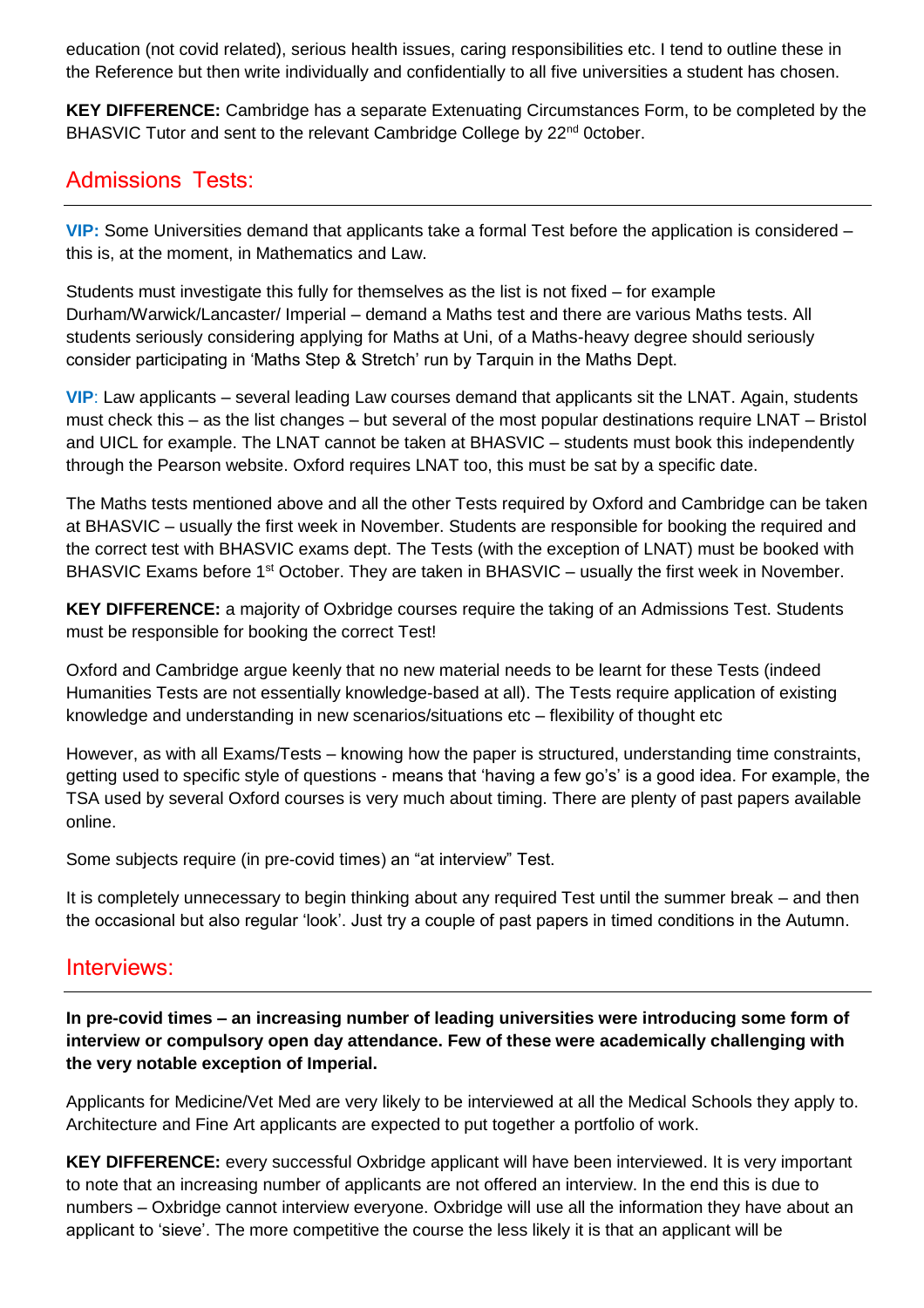interviewed. And so most Classicists are interviewed, whereas PPE applicants may be de-selected preinterview.

**VIP:** Oxbridge interviews are not a performance –style, wit, charisma etc are not required or expected or wanted. An Oxbridge interview is an academic conversation. Interview preparation is generally unnecessary, interview 'training' is disastrous. Interviewers want an open, thoughtful responsive mind to talk with – not a pre-prepared, coached closed mind. Of course, the whole experience can be challenging – but it is not designed to catch students out, it is not really a knowledge test – it is about thinking and listening and articulating perceptions/arguments etc.

### Outcomes:

**Universities can make offers as soon as they receive a UCAS application. Each year many students have a clutch of offers before December.** However, there is no pattern to this – some universities are very much slower. All universities have until the end of March to respond to a UCAS application (covid has altered these timeframes somewhat). And so, as I write this in the third week of March, many of my tutees have received all their university decisions; but other are still waiting to hear from universities. St Andrew's, Edinburgh and LSE are always very slow to respond. Medicine applications take a long time to process.

**KEY DIFFERENCE:** Unlike other universities – Oxford and Cambridge are clear as to when offers will be made – a date in the second or third week of January.

**VIP:** At the end of the UCAS process applicants may keep **a Firm and an Insurance choice**. This has to be finalised by the end of May of the A2 year.

Ideally the Insurance choice has lower grade requirements than the Firm. But this is not always possible. Universities like Bristol and Exeter are making such generous offers to BHASVIC students that these offers may be the lowest received and yet the Firm choice. Oxford's Humanities offers of AAA may mean it is the lowest offer received for a subject like Law.

Most years a BHASVIC student who has gained an Oxbridge offer decides not to take it but to go to Edinburgh or Exeter or somewhere. This is absolutely fine. Oxbridge is merely 1 of 5 equal university choices.

# **BHASVIC University Application Timeline**

| <b>Autumn Term A1</b> | My Future Plans - Research skills / University focus in tutor<br><b>Careers staff available</b>                                                                                                                         |
|-----------------------|-------------------------------------------------------------------------------------------------------------------------------------------------------------------------------------------------------------------------|
| <b>Spring Term A1</b> | A1-A2 Transfer<br><b>Higher Education for parents/carers</b><br><b>Careers staff available</b>                                                                                                                          |
| <b>Summer Term A1</b> | Open days<br><b>Progression Week / Careers Enrichment Day</b><br><b>Specialist evenings for parents/carers</b><br><b>Careers staff available</b><br><b>Intro to Personal Statements</b><br>Help me write your reference |